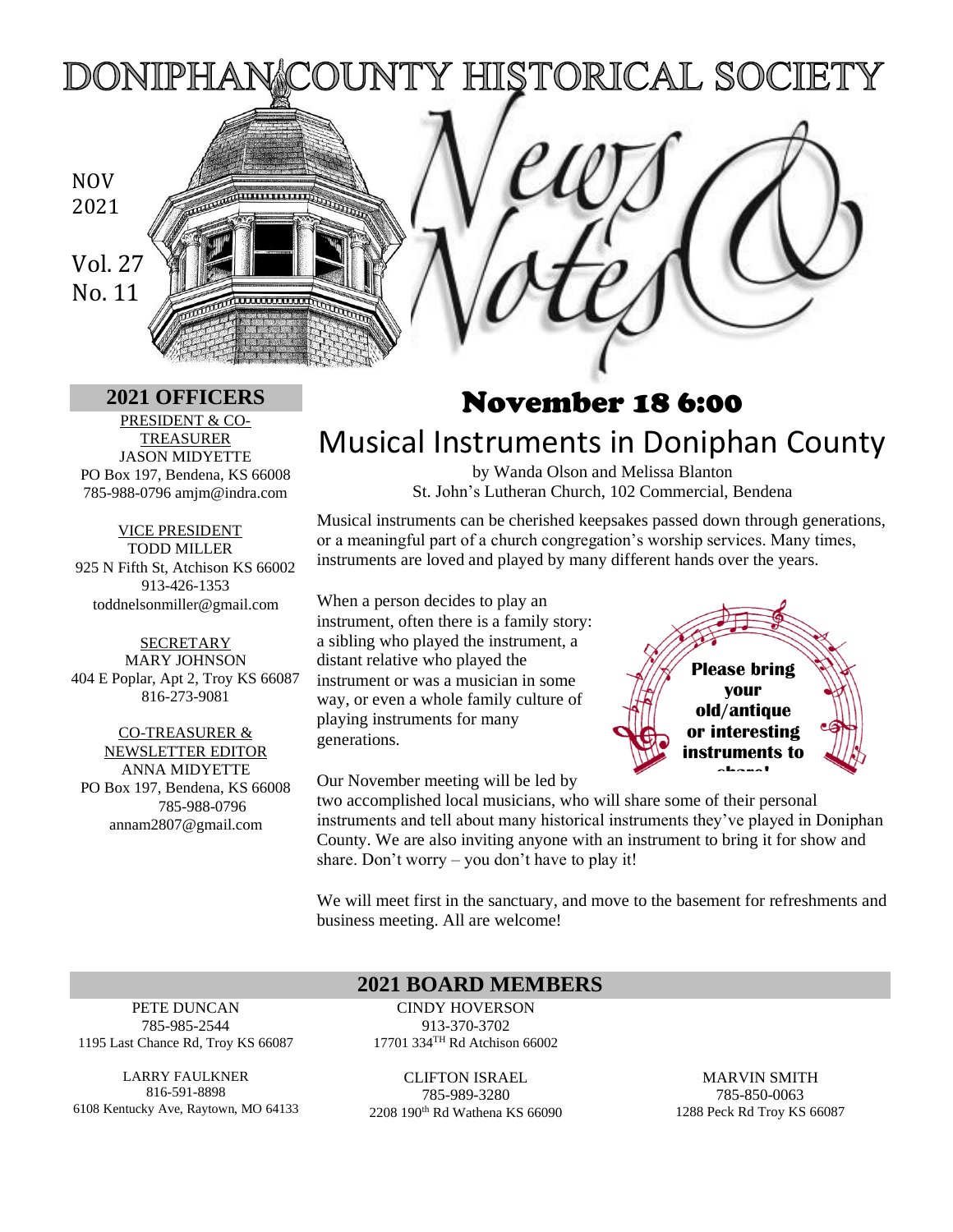#### **THE GRAND ISLAND BRIDGE**

#### *By Jason Midyette*

Travelers crossing the Missouri River on US 26 between Elwood and St Joseph may notice a rather rusty railroad bridge spanning the river to the north of the highway bridge. This is the "Grand Island Bridge" (known as such for the railroad that originally built and used it, the St. Joseph & Grand Island). While today it is almost an anachronism, the railroad bridge was once an important link in the area's transportation system and something that no important and growing city wanted to be without. Northeast Kansas once had railroad bridges across the Missouri River at Leavenworth, Atchison and Elwood; today the Grand Island bridge is the only one in use.

The railroad that would become the St. Joseph & Grand Island began building track west from Elwood in 1860. Its first locomotive was brought across the Missouri River on a ferry, as was all of its rail and other track building supplies. Not until 1873 would a bridge be built across the river.

Like many early bridges across the Missouri River, the bridge that connected Elwood and St Joseph was not built by the railroad that would use it but by a company formed for the purpose of building the bridge. In this case, it was the St. Joseph Bridge Building Company, and \$500,000 of the over \$700,000 cost of the bridge was paid for by the City of St. Joseph, mostly through the issuance of city bonds. The general idea was that the Bridge Company would earn enough money through charging the railroad (and often anyone else who wanted to cross) for use of the bridge to both maintain the bridge and pay off the bonds and the City of St. Joseph would benefit from the economic activity of all of the rail traffic that the bridge would generate.

By the early 1900's, the original bridge was showing its age, both from wear and tear and a general lack of maintenance and in 1906, a new bridge was built. The "new" Grand Island bridge was (and still is) about 1500" in length, with a 465" long "swing" section at the western end. The "swing" section pivots on its central pier, and can thus be "opened" to allow river traffic to pass. In the early days, the bridge was kept in the "closed" position most of the time and "opened" as needed for river traffic. The "swing" section of the bridge was controlled by an operator working from a control house on the bridge itself and an operator was on duty 24 hours a day. Until 1980, the bridge was also used by the Chicago, Rock Island & Pacific Railroad.

In 1919, the bridge received some major upgrades, including new stone piers and a larger/longer swing section. The bridge remains today as it was after the 1919 upgrade project.

Until 1929, the bridge did double duty, serving automobile traffic as well as the railroads. Planks were laid on the bridge deck, to the height of the rails, to

provide a smooth surface for cars and trucks crossing the bridge. The earliest routing of what would become US 36 through Elwood (now 175<sup>th</sup>/170<sup>th</sup> Road between Wathena and Elwood and Vermont Street in Elwood) lines up with the bridge. If you were to go straight where Vermont Street makes a 90 degree turn to the south, at the east end of Elwood, you would end up at the east end of the bridge, though the road is no longer connected to the bridge itself.

In 1929, a new highway bridge was built downstream from the railroad bridge, just north of the current US 36 bridge, and the Grand Island bridge reverted to being just a railroad bridge. The bridge continued to carry trains bound to and from points west until 1990, when the Union Pacific sold a 108 mile long section of the Old Sat Joseph & Grand Island, between Elwood and Upland (a junction just east of Marysville) to a short line railroad. the North East Kansas & Missouri (NEK&M).

Through trains continued to cross the bridge, though the traffic mas mostly, if not all local freight generated along the line. In 1998, the UP took the line back from the NEK&M as it desired the line between Hiawatha and Upland for use by coal trains returning to the Wyoming coal fields. The 30 some odd miles between Robinson and Elwood were abandoned and the track torn up in the opening years of the 21st Century.

The Grand Island bridge survived, though it essentially became a "bridge to nowhere" as the track now ended at the west end of Elwood. The bridge still sees trains, one or two days a week, as the Union Pacific still serves customers in Elwood. The bridge remains in the "open" position most of the time and is swung closed only when a train is crossing it. Operating the bridge is now part of the responsibilities of a UP bridge crew that works on all of the railroad bridges in the area, they travel to St. Joseph as needed to "close" and the "re-open" the bridge as needed. (As of mid-2021, this was usually twice a week, on Wednesdays and Saturdays).

What the future holds for the Grand Island bridge is uncertain. It is an awful lot of bridge to maintain just to serve a few customers on the other side, but at the same time it would be expensive to remove it and very cost prohibitive to put back should circumstances change.

#### **OCTOBER MINUTES**

Symns Jones Family Barn, rural Bendena

October 28

Approximately 30 members and guests in attendance

Thank you to Cindy Hoverson for hosting and presenting.

Thank you to Midyette family for providing refreshments.

Prior to the business meeting, Julie Dorrell presented about her historic house between Highland and Troy. She is applying for a Heritage Trust Fund Grant, and was gathering signatures for her letter of support. She has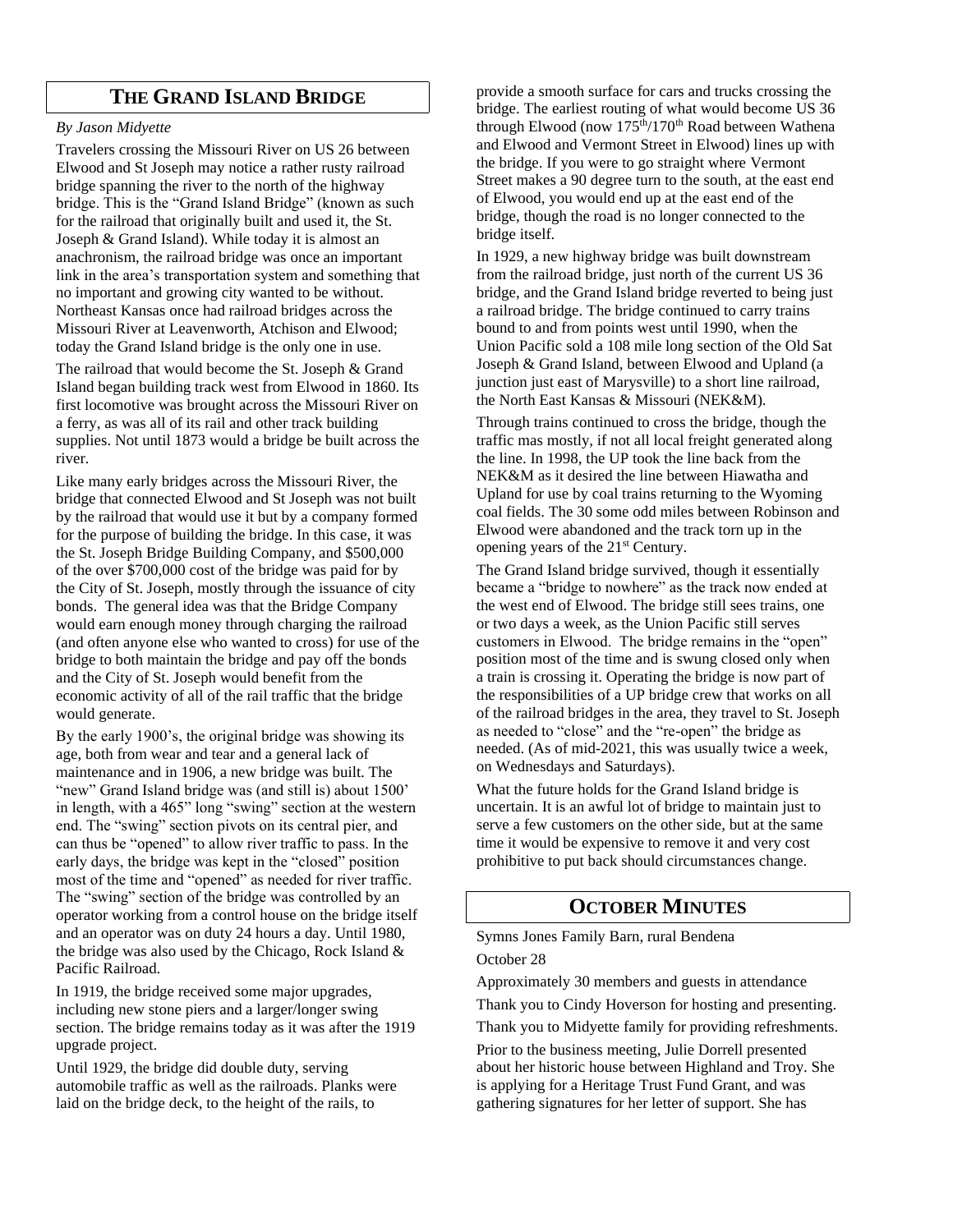invited the Society to meet at her house in May or June. She can be reached at 785-741-3495.

Jason Midyette reports we are still waiting to hear from the surveyor about the Bellemont Landing site.

#### New Business

Officers will be elected at the board meeting. Anyone is welcome to express interest in an office. Like the saying goes "Many hands make light work." We also have one opening on the Board.

Soup Supper will be December 1. Members will bring soups to share. Remember they will be kept hot on the wood burning stove. Corky and crew will get the tables set up, and the fires lit. (Thank you!) Larry Faulkner's daughter Allison Ryan will play violin for us again.

It was decided that we would hold a Christmas party this year. Details were decided after the meeting - will be December 13 at the Highland Senior Center. Dinner will be turkey, sides, roll, dessert and tea or coffee catered by Judy Allen. Cost is \$12 and is payable at the event. Call Mary Johnson 816-273-9081 by December 6 to make a reservation. Bring a gift (ladies bring a gift for a lady and gentlemen bring a gift for a gentleman, \$10 or less) for our gift exchange.

Meeting adjourned.

# **ORGAN OR PIANO – WHICH?**

By H. B. Hannum, Professor of Music, Emmanuel Missionary College was originally published in 1943 in *Ministry International Journal for Pastors* and reposted on www.ministrymagazine.org.

Both vocal and instrumental music have had an important part in the history of the church. During its long history the church has made use of various musical instruments to assist in the worship service. In the Bible we read of timbrels, harps, drums, cymbals, trumpets, flutes, viols, dulcimers, and other instruments. Percussion, string, and wind instruments have been used for religious services. Then there are some branches of the church which do not admit the use of instrumental music at all in the church service.

In choosing musical instruments for use in worship services today, we must take into consideration traditional usage, association, and appropriateness of tonal qualities. Some instruments are more suggestive of religious emotions than others; this makes these instruments of greater use to the church.

The traditional instrument for the church is the organ either the pipe organ or the smaller reed organ. When the piano became a popular instrument and found its place in nearly every, home, it became popular also in Sunday schools and even in the church service. But today there is a strong trend back to the use of the organ as a more appropriate church instrument, even for the smaller churches. This undoubtedly has been brought about by an increased appreciation of organ tone for religious services, and by the, large number of inexpensive reed and pipe organs now on the market.

Churches wishing to improve their services are returning to the use of organ music and the superior tonal qualities of the organ. The piano is primarily a secular instrument, and most of the music written for it is either for the home or the concert. It is a convenient and valuable instrument, adaptable to many uses, but its method of tone production is percussive, which is more stimulating to the nervous system than organ tone.

Until recently the organ was found principally in the church, and sometimes in large auditoriums, but in recent years it has become an instrument for the theater, the radio, and the home. While there is a vast difference in tonal quality between organs used for these various purposes, there is associated in the minds of most people a definite relation between organ tone and religious service. The tones of a church organ seem to arouse the religious emotions in a way not done by other instruments. This makes the instrument very useful for worship services.

Some musicians attempt to play the organ in the same style as the piano is played, with disastrous results. Others attempt to make the organ sound hauntingly sweet and gushy, imitating the theatrical style heard so frequently over the radio. Those who attempt to play the organ for church services should realize that there is a definitely religious style and a distinctly organ approach which must be learned.

By all means, let our churches investigate the possibilities of purchasing some type of organ suitable to the size of the building and the finances of the church. The cost would probably be no more than is usually spent for a piano, but the musical results would be far better.

### **TREASURER'S REPORT**

| <b>NOVEMBER 9, 2021</b>                              |             |
|------------------------------------------------------|-------------|
| <b>OCTOBER 11 BALANCE</b>                            | \$38,718.28 |
| INCOME:                                              |             |
| Dues                                                 | 10.00       |
| Donation to be used for refreshments/speakers 100.00 |             |
| October interest                                     | 1.64        |
| Income total:                                        | \$111.64    |
| EXPENDITURES:                                        |             |
| Expenditures total:                                  | \$0         |
| <b>NOVEMBER 9 BALANCE</b>                            | \$38,829.92 |
| CD #6519 (for Save Our Liberty Project               | \$7584.72   |
| CD#7175                                              | \$6,841.8   |